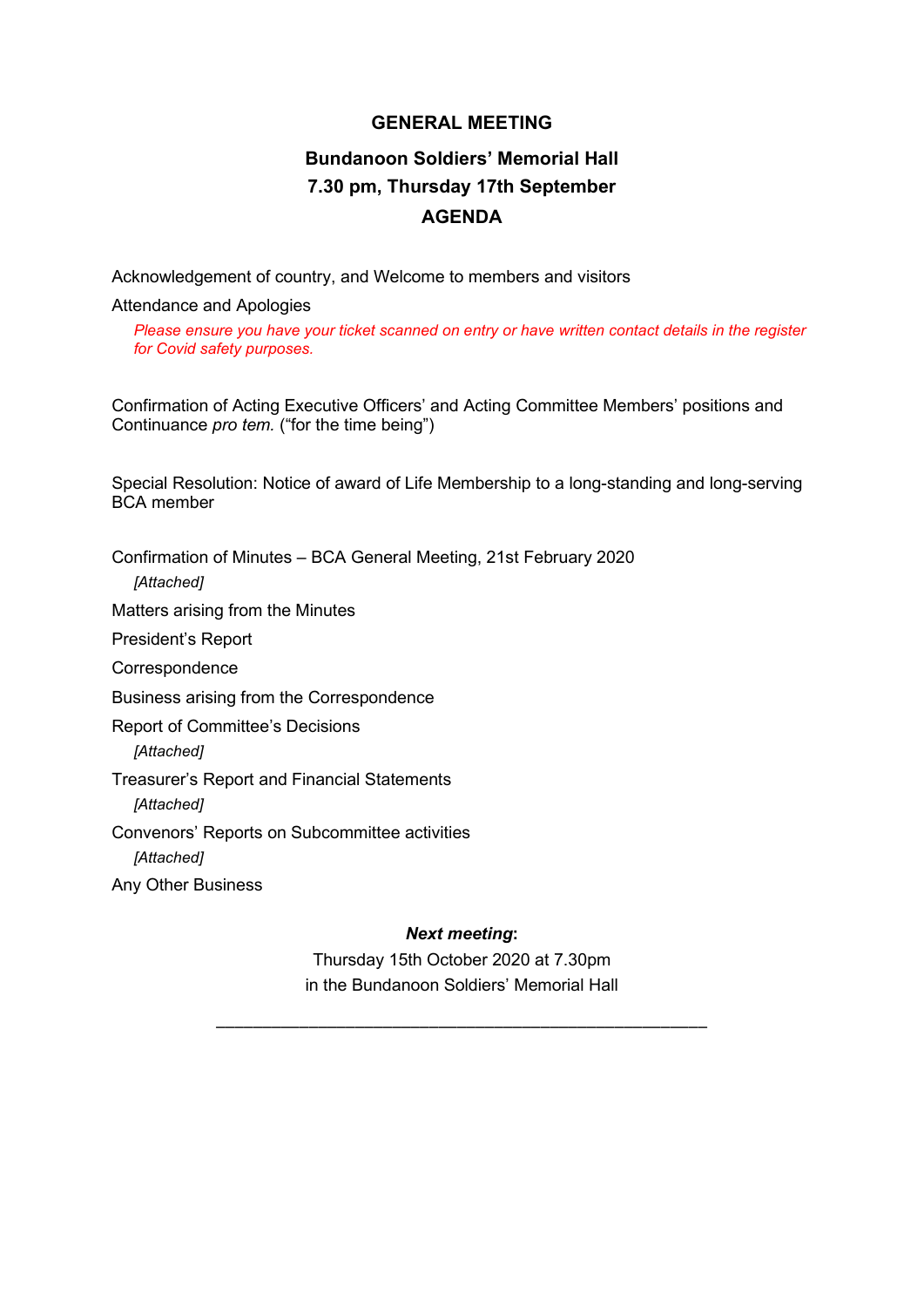# **BUNDANOON COMMUNITY ASSOCIATION INC. Minutes of General Meeting 7.30 pm February 20th 2020**

President Peter Gray declared the meeting open at 7.30pm and following acknowledgement of the traditional custodians of the land, welcomed members and guests.

#### **Attendance:** 37 members present, and 3 visitors

**Apologies**: Pam Davies, Ralph Clark, Anton Baggerman, Christine Rowell-Miller, Jeremy Tonks and Christine Janssen.

### **Minutes of BCA General Meeting December 19th, 2019** – tabled

| <b>Motion</b>                                           |          |              |
|---------------------------------------------------------|----------|--------------|
| That the minutes of December 19th, 2019 be<br>confirmed | Moved    | Ann McCarter |
|                                                         | Seconded | Joy Brown    |
| The motion is carried                                   |          |              |

#### **Matters Arising**:

**Burgess** Street – Ann Rocca will continue to have meetings with Council as a compliance issue that BCA was not aware of has arisen. Only the BCA planned development is on hold, at this time. Not the Men's Shed or Brigadoon.

**Moss Vale Storage** – planned move postponed from mid-January to a date to be determined.

**Rear to Kerb signs** – to be decided.

### **President's Report:**

On behalf of the BCA I would like to express our gratitude and thanks to all the people involved in keeping our village safe from the recent fires: the RFS, New South Wales Fire and Rescue, Police Services, Ambulance Services and anybody involved in the most destructive event in the recent history of the village.

Our annual accounts have passed the audit and been signed off. They are in good shape and this is all thanks to Peter Brown who has worked tirelessly throughout the year. I will let him give you the details in his Treasurer's Report

The Pipes and Drums and Bundanoon has reached an agreement with Bundanoon Highland Gathering for them to play in the main street at Brigadoon. BCA has been advised that there are International Rules which Brigadoon must follow.

The Pipes and Drums of Bundanoon are a new band and this is their inaugural year. Please give them your support and encouragement.

At an Extra-Ordinary Meeting of the Wingecarribee Shire Council, the matter of the Commonwealth Government Disaster Recovery Grant of \$1 million was discussed. A motion was passed on how to divide the grant between the various communities.

Bundanoon was included and it has been granted:

- \$25 000 for Glow Worm Glen
- \$25 000 for mountain bike tracks at Wingello and Bundanoon.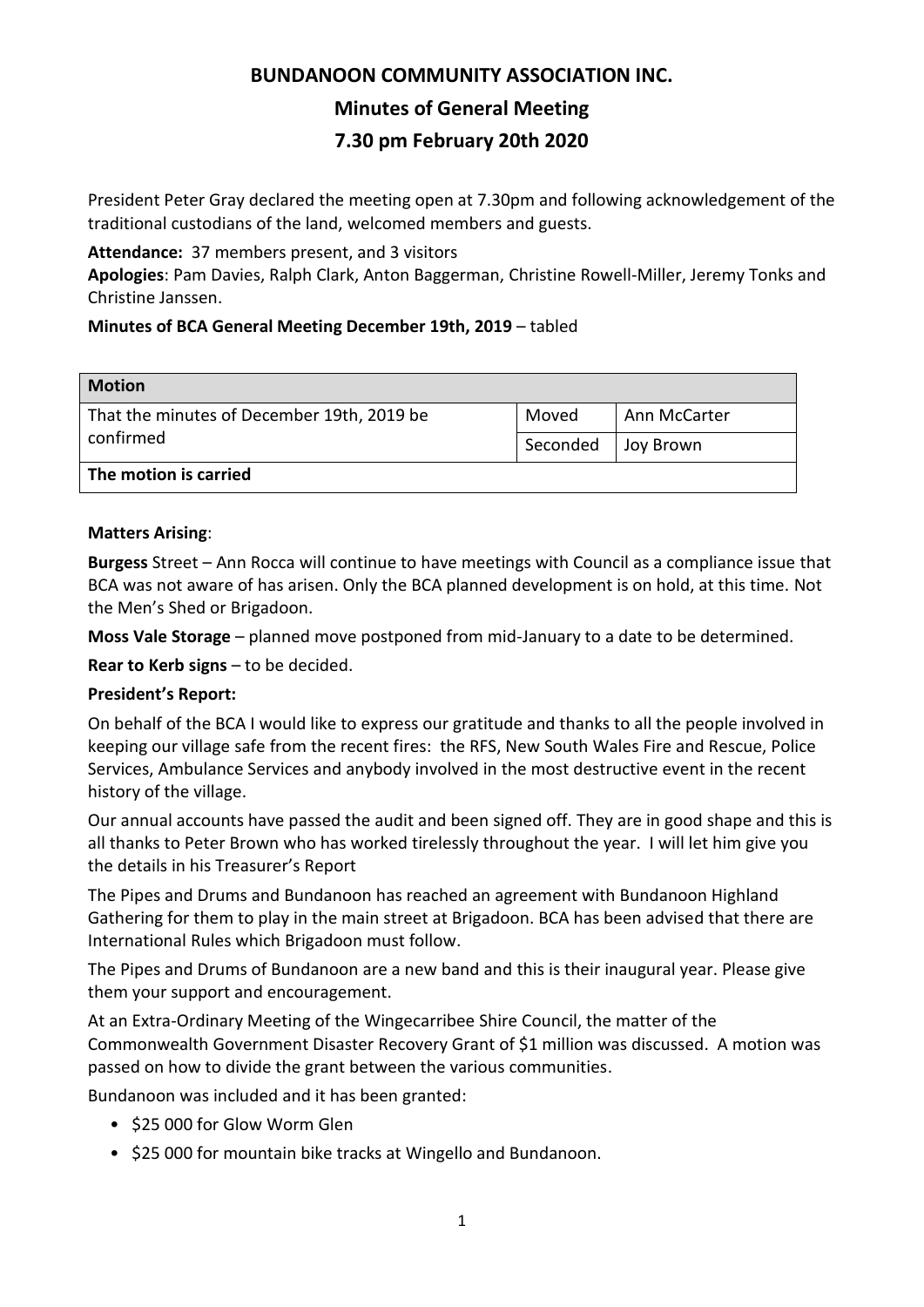• \$25 000 for the roadside entrance into Bundanoon. (I presume that is a clean-up of verges and over-hanging trees).

The BCA was responsive to the needs of those affected by the recent bushfires and has made a number of donations to assist. These include:

- Cash payments to Dimmock's Retreat Wildlife for immediate food. \$1K
- John Creighton of Wombat Care, for immediate provision of food for the animals. \$1K
- Cinema Rex provided free admission to RFS members and family to be continued throughout the year.
- Melting Pot are staging a SOLD OUT magnificent show on Saturday Feb 23 with all proceeds going to the fire affected community. The BCA has supported the cost of production and all proceeds to those fire affected, RFS, wildlife.
- Bundanoon's coffee shops assisted by offering to provide free drinks and refreshments to the fire services involved in the protection of Bundanoon, funded by the BCA. A big thank you must go to:
- James of Potters Pantry
- Peter of the Primula
- Byren of DeliLicious
- Rhett of Jumping Rock Café
- Donna of the Bicycle Café

approximately \$820 in all - thank you everyone for your assistance.

Andrew Rumsey Concert on Sunday April 26<sup>th</sup> from 4pm-6pm with Andrew and Friend's to support RFS and Wombat Care Bundanoon.

Don't miss it! BCA has donated the Hall and piano hire to ensure as much of the money raised on the day as possible reaches the community.

**Emergency Services Advisory** meeting was held in the Hall on the 28th December when an estimated 600 + attended. The meeting provided the village with some invaluable and practical information on what to do in the event of a fire. Thank you to Huw Kingston for conceiving the event and Lyndell and Andy for making it happen.

The following week, 4 January, Andy and Lyndell organised a further fire preparedness meeting. Senior members of the RFS and F&R NSW were on hand to answer all questions and provide further information. Buckets were made freely available for the residents to store extra water. Ironically this was the night the catastrophic fire hit Bundanoon.

**Fire Readiness Expo** was held on the 9 January. This brought together emergency services, welfare organisations, the Red Cross and animal rescue groups. Advice on when to leave or defend your home along with discussions on dealing with the aftermath of a fire along with numerous queries were addressed. It has been recommended that this become an annual event, ready for fires, cleaning up yards, fuel load etc.

#### **Xero and Subcommittees**

At the beginning of the year we stated that one of our objectives was to work more closely with the sub-committees to help with their financial procedures and reduce their workload.

To achieve this Xero was reviewed and tidied up to ensure it was operating efficiently. The next and most significant change was to provide treasury help to the sub-committees, initially to the larger sub-committees and eventually to all as applicable. This will be achieved by embedding the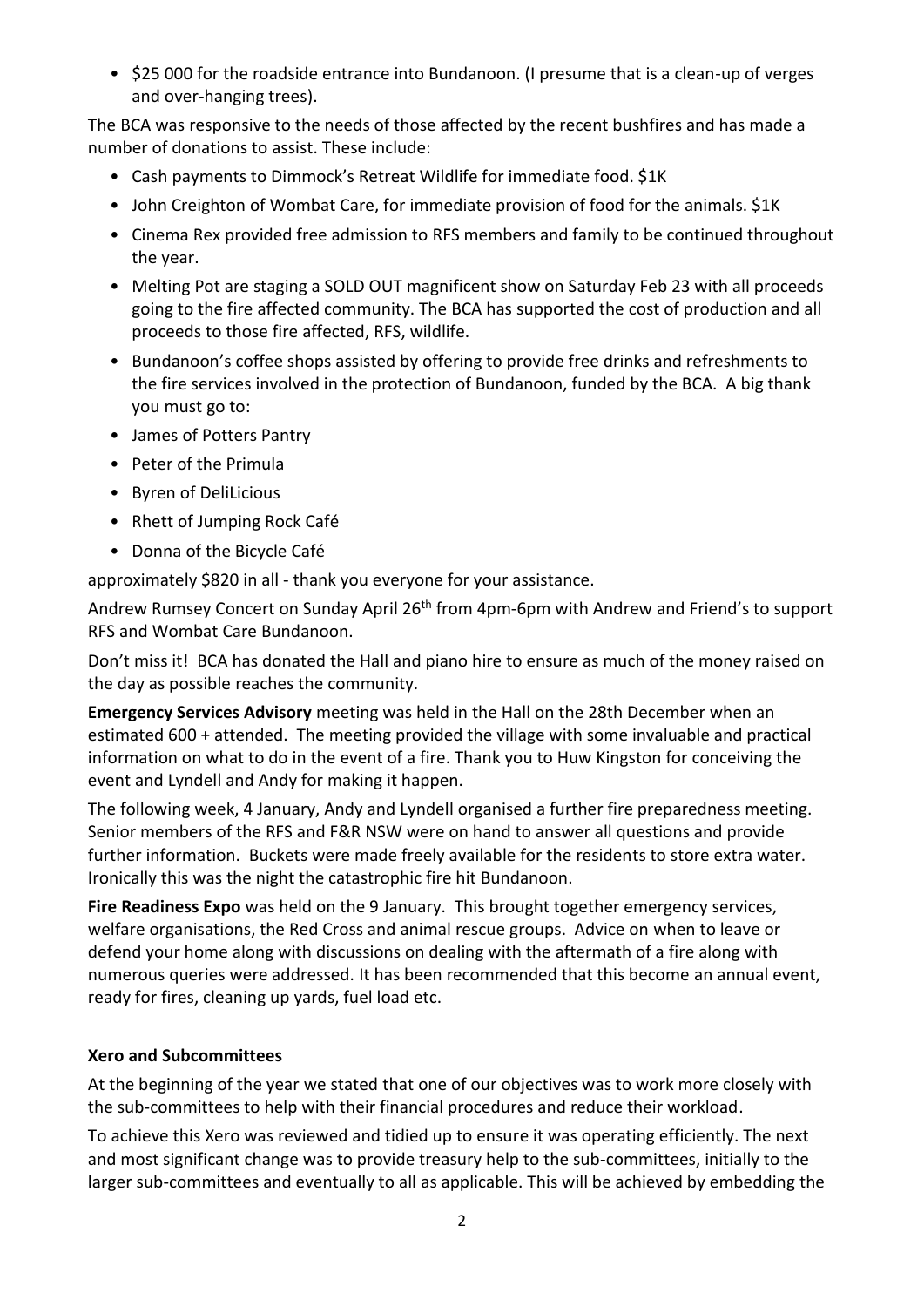sub-committees' treasurers, which will allow them to operate directly in Xero thus eliminating the need for duplication, reducing the risk of errors and we anticipate will bring a reduced workload.

We have made good progress with Xero now doing a majority of the 'heavy lifting'. A start has been made in providing help to the sub- committees with potentially 4 sub-committee treasurers already working with Xero.

#### **Leash Free Area/Park – Jordan's Crossing**

The good news for the village regarding Jordan's Crossing requires awareness of and adherence to rules and guidelines to leash-free areas as follow:

◦ Dogs are to be under effective control by a competent person at all times. Ensure when your dog is off-lead it is not a nuisance or a threat to other dogs or park users.

- Children should be accompanied by an adult.
- Dog faeces must be collected immediately and disposed of in a proper manner.
- Female dogs on heat should be left at home.
- Leash-free areas are not to be used by dangerous dogs or restricted breeds.

◦ Dog owners need to be aware that the parks are to be shared and enjoyed with other persons and dogs.

◦ No more than four dogs should be under the control of any one person at any time.

◦ All dogs apart from genuine assistance dogs are not allowed within 10 metres of a children's play area.

A map is available on-line from Council showing the applicable area.

AGM- will be held at the time of the March 19<sup>th</sup> meeting. A Mailchimp has gone out regarding nominations and procedures.

**Treasurer's Report:** The year-end report (as at December 31st) has been submitted to the printer, with little activity year to date.

| <b>Motion</b>                                                     |          |                 |
|-------------------------------------------------------------------|----------|-----------------|
| That the Treasurer's Report of December 19th, 2019 be<br>accepted | Moved    | Gillian Brennan |
|                                                                   | Seconded | Ann Rocca       |
| The motion is carried                                             |          |                 |

Ann McCarter, President of The Good Yarn, brought to the meeting an oversight she discovered. Cheque received from WSC reference the Good Yarn was discussed. Ann Rocca is to follow up with Council.

#### **Friends of Wingecarribbee: Rhondda Vanzella and Eric Savage**

This group has been in place since December 2019. Their purpose is to support and mentor those in the community who are considering standing for Council and to assist them with all the organisation involved to be a candidate. The voting system in place is quite complex. Friends are available to explain how the voting preferences work. Potential candidates Friends will assist are not to be affiliated with any political party, developers and so on. They encourage voting  $-$  it makes a difference. They can be found on Facebook and have a website.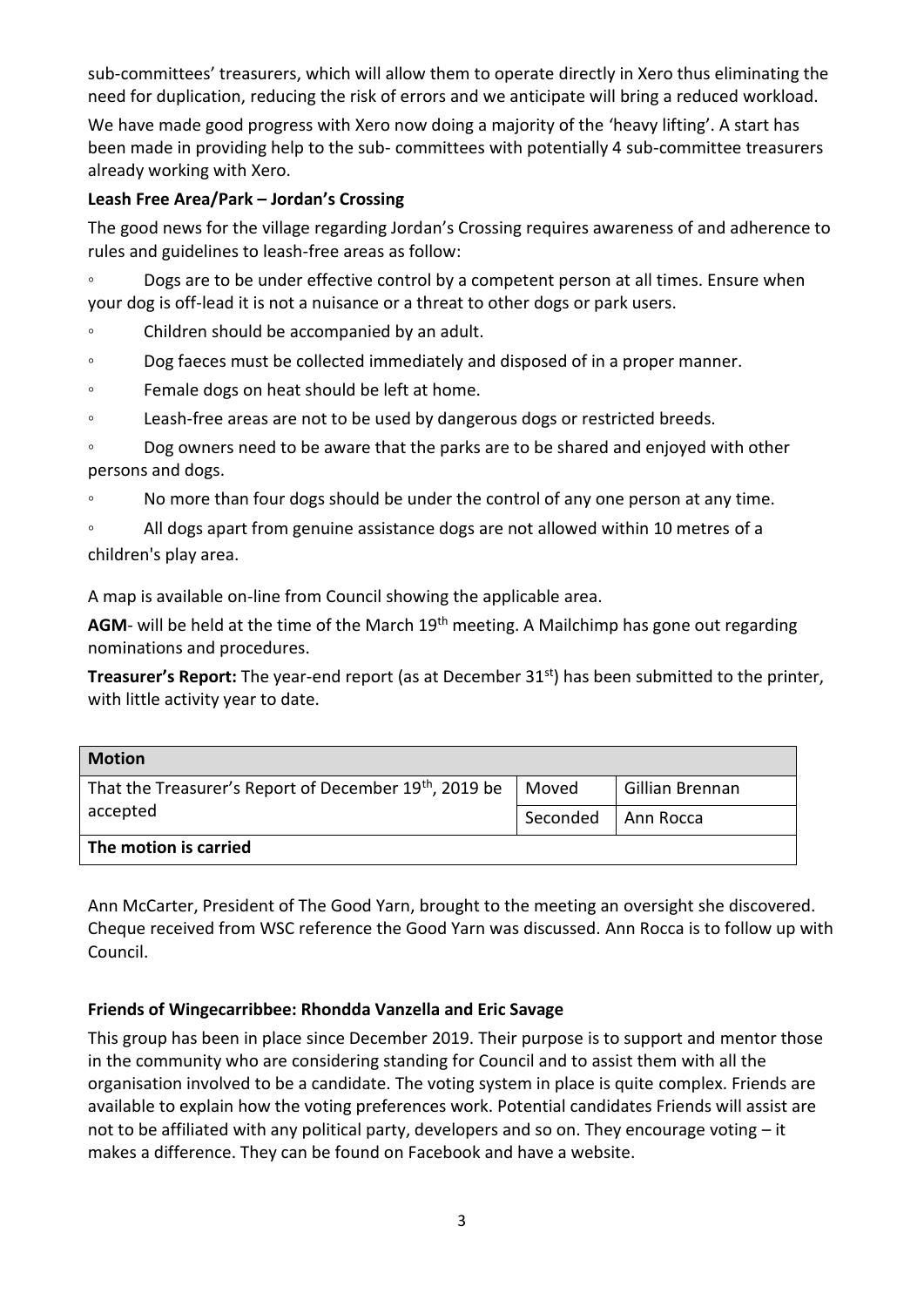**Membership report**: 382 members. Must hold a current membership to vote at the AGM, renewal forms were available. New members this evening – Mary and Stan Donelly, a warm welcome.

**Sub-Committee Reports** – hand out available for most, with verbal reports from Winterfest and Garden Ramble.

Winterfest - Kaz Williams **:** Theme this year is Rebirth, Regeneration. Four new members on the committee, however more able-bodied people needed. There will be fewer children's events as there is more on offer elsewhere. Sponsorship programs and grants are being looked into. A possible major sponsor before the end of March is anticipated.

Garden Ramble - Sandy Weir: Will have on-line booking, entertainment in some gardens, still need gardens – dates for 2020 are Oct 25-26.

#### **General Business:**

**Hall** lights have been left on and the piano left unlocked. It is important that all hirers ensure all is secure and safe in the Hall when they leave.

**Welcome Packs**: Lyn is seeking help to assist with delivering the new format Welcome Packs to end the backlog. Please sign up to assist.

**Com Com**: Lyndell Giuliani is the new Convenor. The direction for ComCom has been reviewed to now include more opportunities and help for people to connect.

**Wildlife Station Bundanoon**: maintained by volunteers, now has a donated garage space for deployment of food. A food donation barrel is at the Village Grocer.

Check **Hall** booking email address in JCG (has been checked and is correct – hallbookings@aapt.net.au)

**Tree regeneration**: only on private properties through the Bundanoon Bloomery and appropriate to the area.

**Rachel Russell**: put forward a proposal for a street parade and dance party for the village and all involved in the fires. Will need to liaise with the BCA.

Discussion on the flyers, advertising etc on the notice board in the foyer of the Hall - cleared at the beginning of each month by John & Rosemary.

Garden Club – celebrating the 50<sup>th</sup> anniversary. To be held at Kaye and John Hines Sat 21<sup>st</sup> March, \$45 for members \$50 for guests. String trio, food and a lone piper.

Meeting closed at 9.05pm.

Next meeting: Thursday 19th March 2020, AGM and March General Meeting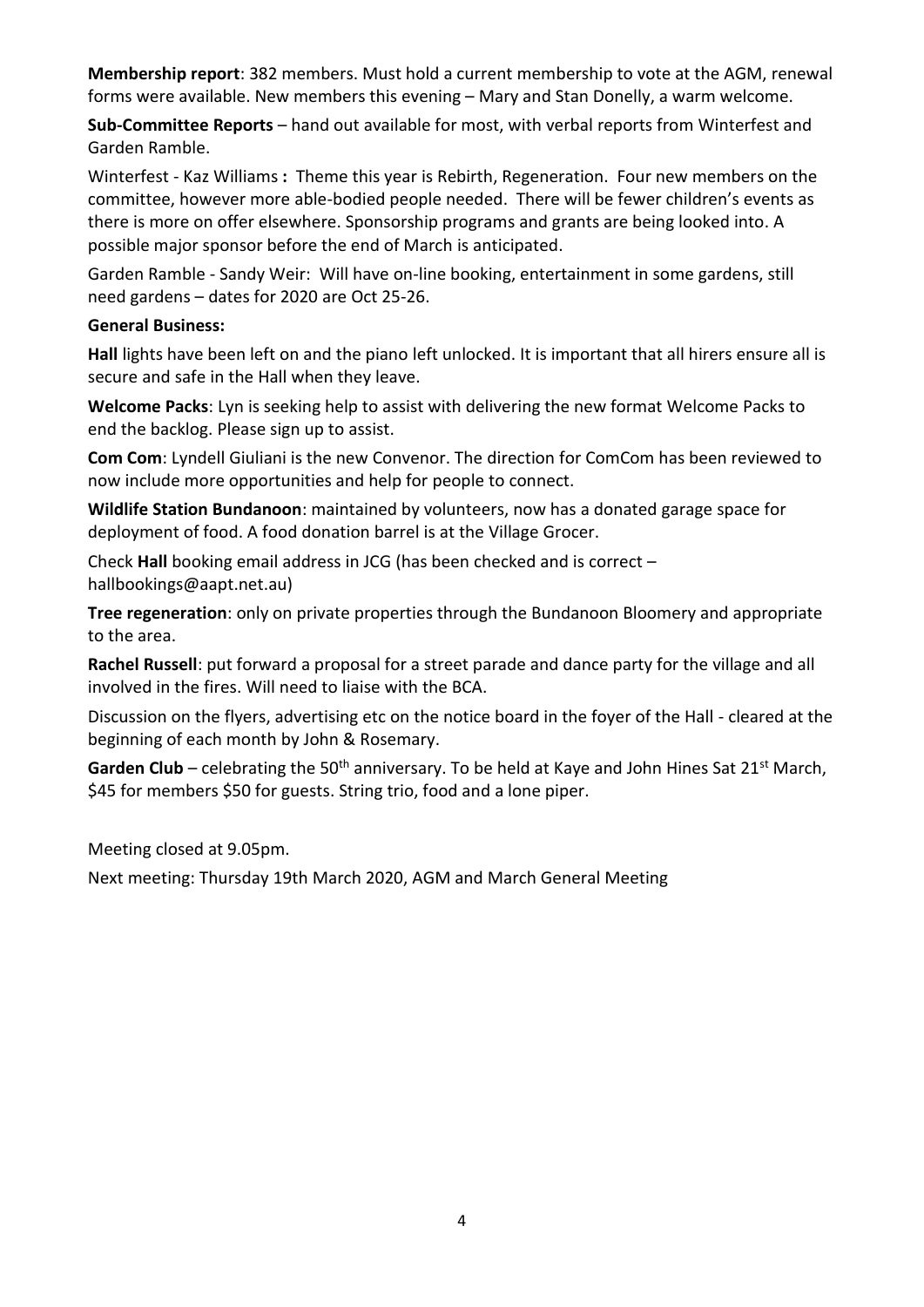## **COMMITTEE UPDATE No 4 – 13 September 2020**

The BCA Committee is required by the Constitution to report to a General Meeting its various discussions and decisions. So this fourth "Update" is being sent to let you all know the main matters which the Committee has been discussing, and in some cases implementing, from its August and September Meetings, when we actually met in person in the Hall (with appropriate distancing, of course).

This Committee Report will be considered at the next BCA General Meeting on Thursday 17th September, so if you plan to attend the Meeting and wish to refer to the details, we ask you to download and print them off yourselves, as no hard copies will be available at the Meeting due to Covid-19 restrictions.

> Bruce Marshall BCA Secretary

#### **oooooooOOOOOOOooooooo**

1. Burgess Street Storage Facility. Ann Rocca reported a setback to plans for the storage shed: Council officers have decided that the land has to be re-classified and the encroachment removed, before a DA can be accepted, despite a DA having been approved for the Men's Shed, and despite Ann Rocca's attempts at persuasion. This setback could mean a delay of up to 18 months.

2. Hall Upgrade. The next component being considered is audio equipment to improve the quality of sound reception. The President, Secretary and some BCA members met with representatives from Luminous to consider what is needed. It will likely be four new speakers placed around the Hall. The Committee is waiting on a quotation from Luminous.

3. AED (automatic external defibrillator). One AED has now been installed in the vestibule area of the Hall. The Committee endeavoured to answer the concerns, expressed by some, on heritage grounds about attaching it, including the Bundanoon History Group. Consideration is being given to installing a second AED at the Bundanoon Hotel.

6. New Equipment. EFTPOS Square Readers and mobile phones to operate with them: the two which were purchased have now been set up, and the one which Winterfest had already purchased, will be managed by Andy Carnahan.

Arrangements are being made by the Secretary for the purchase of six 2-way radios with the grant successfully obtained from WSC, for use in communication during performances in the Hall between the stage area and the Loft.

7. Storage units in Moss Vale. Ann Rocca had undertaken a survey of the items in storage in conjunction with Peter Brown, and some excess items had been removed. Ann also offered to liaise with Convenors to remove further unwanted items. The acting Treasurer, Peter Brown, pointed out the disparity that BCA is paying \$3,500 per year in storage charges for goods insured for only \$2,500. There is no register of BCA assets , and the Committee is investigating the appointment of an Assets Manager.

8. Refurbishing of some signs around the village. The Committee is making arrangements for the refurbishing of various signs: (a) the sign above the Supper Room doors, which is in poor condition, belongs to NP&WS and we have been told that they will take responsibility for renewing it; and (b) Andy Carnahan is arranging for updating the panels on the sign near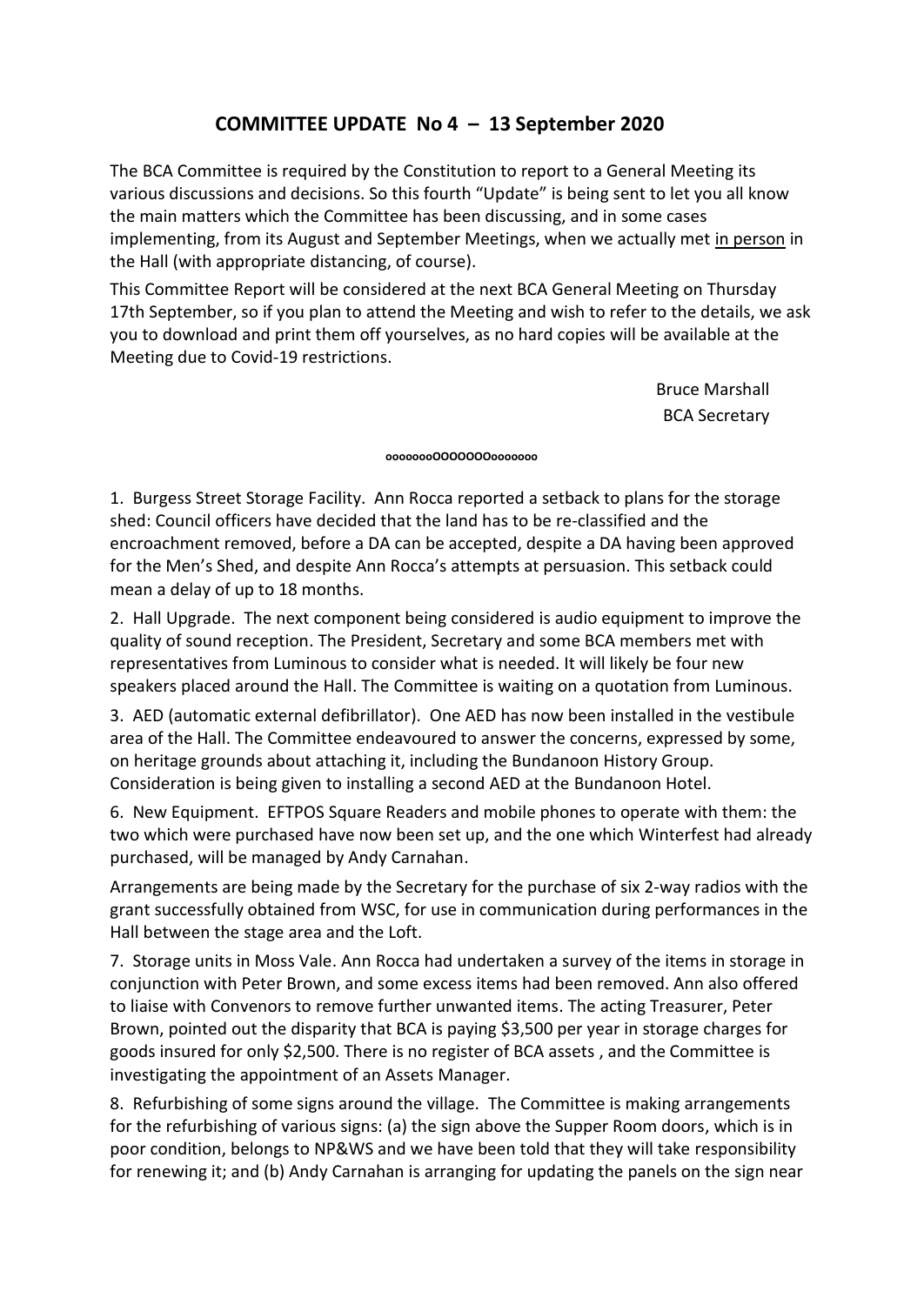the railway station. We had consulted generally on this matter with the Bundanoon History Group, with the aim of preserving the original character of the signs.

9. Overflowing bins in the village shopping area and in Picnic Park. Ann Rocca had been following up on this with the relevant Council officer, and some progress has been made with getting the bins cleared more regularly. Some more bins have been placed by the Council in the shopping area, and new lidded bins put in Picnic Park to stop the crows from raiding them.

10. Display of 150th anniversary photographs. This was a request from the History Group, and the Committee agreed to their being displayed in the Bundanoon Club, with some provisos.

11. Two matters discussed by the Southern Villages Group. There was a lengthy discussion at the September Committee Meeting, to which Christine Rowell-Miller, BCA's SVG Representative, had been invited. One was a request for endorsement of a letter from a group called "Save Highlands Heritage"; this request was supported, but no action as yet has been taken.

The second matter was a request for endorsement of a letter from "The Friends of Wingecarribee" to the Minister of Local Government concerning the dysfunction of councillors of WSC. After careful consideration, the Committee declined to sign the letter, though nine other Southern Villages' representatives did.

[Note: There had been an address by representatives of "Friends of Wingecarribee" at the February BCA General Meeting – see Minutes, available on the link for the September General Meeting.]

12. Increase in numbers allowed in the Hall. Following clarification from Services NSW (who administer Covid-19 restrictions), the Committee agreed that the Hall could be opened for up to a maximum of 50 for a seated event, and arrangements were discussed for implementing this with appropriate Covid rules.

13. Proposal for a BCA "Fix the Bridges" Subcommittee. Seriously needed, but because of the amount of business (the September Meeting was three and a quarter hours long), it was deferred to the next Committee Meeting.

**oooooooOOOOOOOooooooo**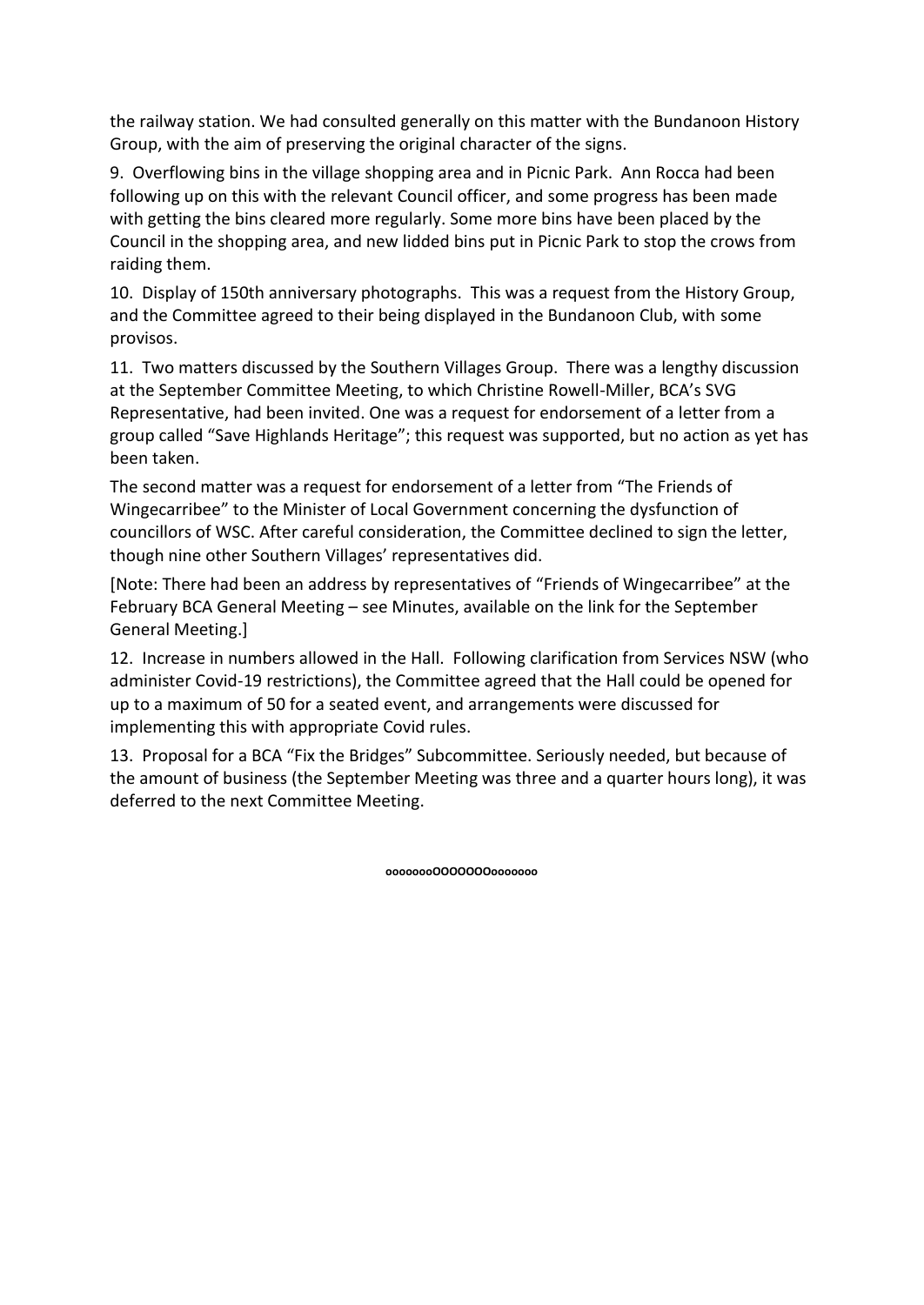## **Treasurer's Report for 17/09/2020**

The first eight months of financial activity has been a difficult period for both the community and BCA. The deferral of the Annual General Meeting and monthly General Meetings has delayed the normal reporting of financial results to members.

Normally I would report on major income receipts and expenditure, however, given the elapsed time since last reporting it is impractical to report in such detail as I have in the past.

Covid restrictions have impacted on BCA 's finances. Garden Ramble, Winterfest, Hall hire and convenor activities that make use of the Hall have been cancelled. As a consequence of Covid restrictions income has decreased compared to the same period last year from \$52,167 to \$45,803, expenditure decreased from \$56,111 to \$52,864 resulting in a loss of \$7061 for the current year-to-date reporting period.

This result should be considered satisfactory considering the restrictions imposed on our activities.

Not all is doom and gloom: Christine Janssen has received strong support from JCG advertisers and has provided some normality by continuing to publish the JCG magazine during this difficult time.

Prior to Covid BCA entered into contractual arrangements to upgrade the Hall facilities. A grant application to cover this expense was unsuccessful, the plans were scaled back to only cover the lighting.

A defibrillator has also been purchased and after Council approval, installed in the entrance vestibule of the Hall.

The lighting upgrade cost of \$21,000 and the defibrillator cost of \$3,000 were paid from BCA's cash working account. Both items were capitalised and are shown as an increase in the value of Equipment at Cost in the fixed asset section of the balance sheet.

In summary, the BCA will sustain a loss this financial year. Fortunately the BCA went into this financial year with a healthy working cash balance of \$63,221 which allowed it to meet all ongoing fixed costs (ie insurance, utilities, power etc ) and to pay for previously mentioned capital acquisitions. The working account now has a balance of \$38,394.

A Commonwealth Bank Bush Fire Grant of \$37,000 has been awarded to the Winterfest Subcommittee to initiate a Winterfest recovery event next winter.

The amount of \$37,000 is not included in this Report, as the amount was received after the reporting date and will appear in a future Treasurer's Report.

I submit this Report to our members for acceptance as a true and fair view of the financial status of BCA.

Peter W Brown CPA

**Treasurer**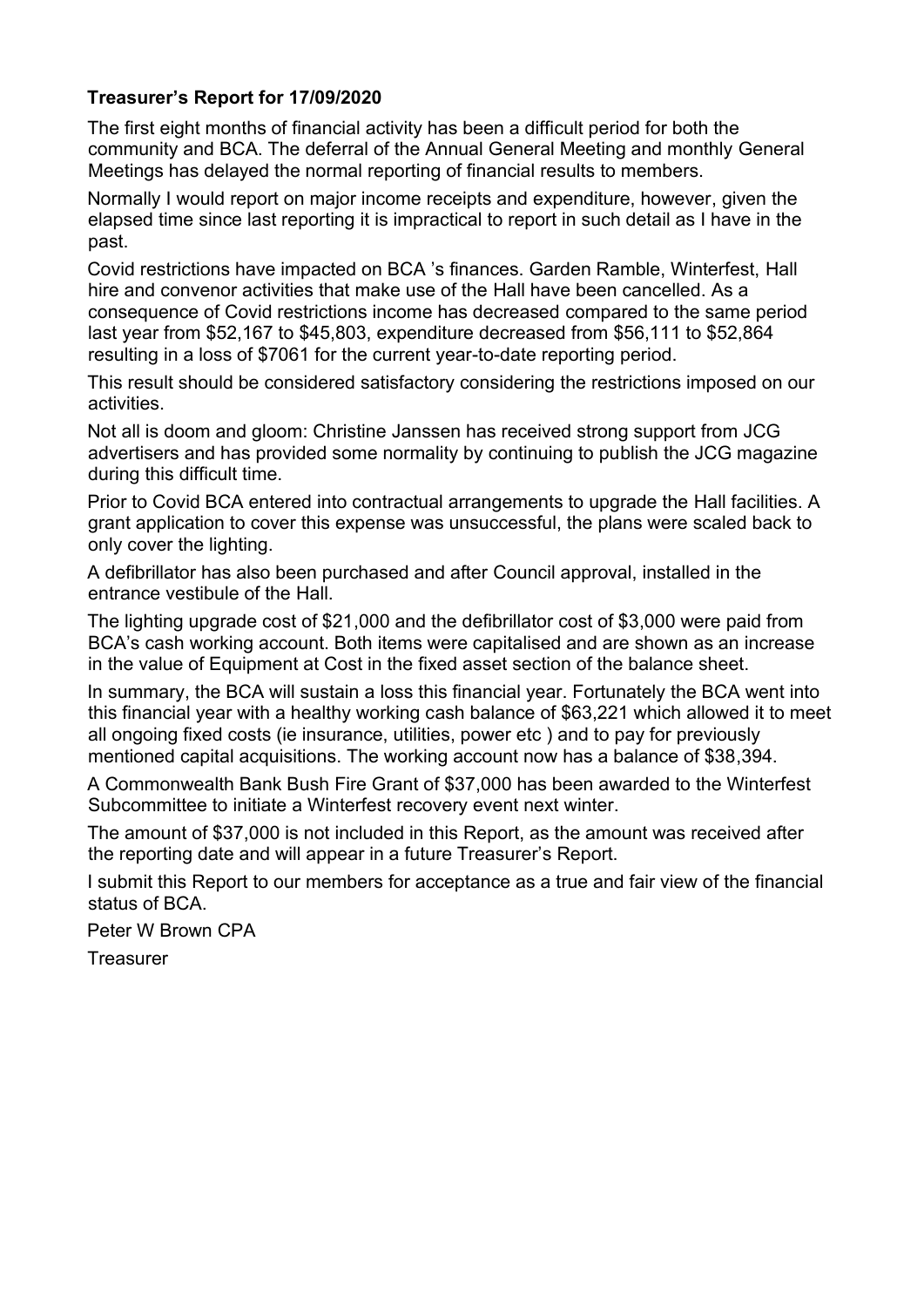# **Profit and Loss**

# **Bundanoon Community Association Incorporated For the 8 months ended 31 August 2020**

**JAN-AUG 2020**

| <b>Trading Income</b>          |            |
|--------------------------------|------------|
| Bundy on Tap                   | 108.00     |
| Cinema Bundanoon               | 740.24     |
| <b>Donations Received</b>      | 7,066.40   |
| grants received                | 552.00     |
| Hall Hire - External           | 4,701.95   |
| Hall Hire - Internal           | 332.25     |
| Jordans Crossing Gazette       | 18,491.15  |
| Melting Pot Theatre            | 5,602.51   |
| Membership Fees                | 1,027.25   |
| Sundry Income                  | 4,800.72   |
| Ticket Sales - Music at @ 10   | 1,855.90   |
| <b>Total Trading Income</b>    | 45,278.37  |
| <b>Gross Profit</b>            | 45,278.37  |
| <b>Other Income</b>            |            |
| Interest Income                | 525.34     |
| <b>Total Other Income</b>      | 525.34     |
| <b>Operating Expenses</b>      |            |
| Artists Fees - Piano/Music @10 | 2,272.73   |
| <b>Business Insurance</b>      | 4,012.58   |
| Catering - Food Supplies       | 216.00     |
| Cleaning                       | 2,204.50   |
| Computer Costs                 | 654.30     |
| Consumables                    | 127.81     |
| <b>Distribution Costs</b>      | 868.64     |
| Donations                      | 9,608.75   |
| Equipment                      | 290.73     |
| Film Rentals                   | 500.85     |
| Hall Hire                      | 2,275.48   |
| Hall Hire - Sub-Groups         | (1,504.50) |
| Hire & Rental Costs            | 2,922.68   |
| License fees                   | 1,135.05   |
| <b>Meeting Expenses</b>        | 362.46     |
| Mobile Phone Expenses          | 72.73      |
| Other Expense                  | 865.09     |
| Postage                        | 489.13     |
| Power & Energy                 | 2,611.94   |
| Printing                       | 18,528.71  |
| Purchases                      | 3,283.39   |
| Repairs & Maintenance          | 113.20     |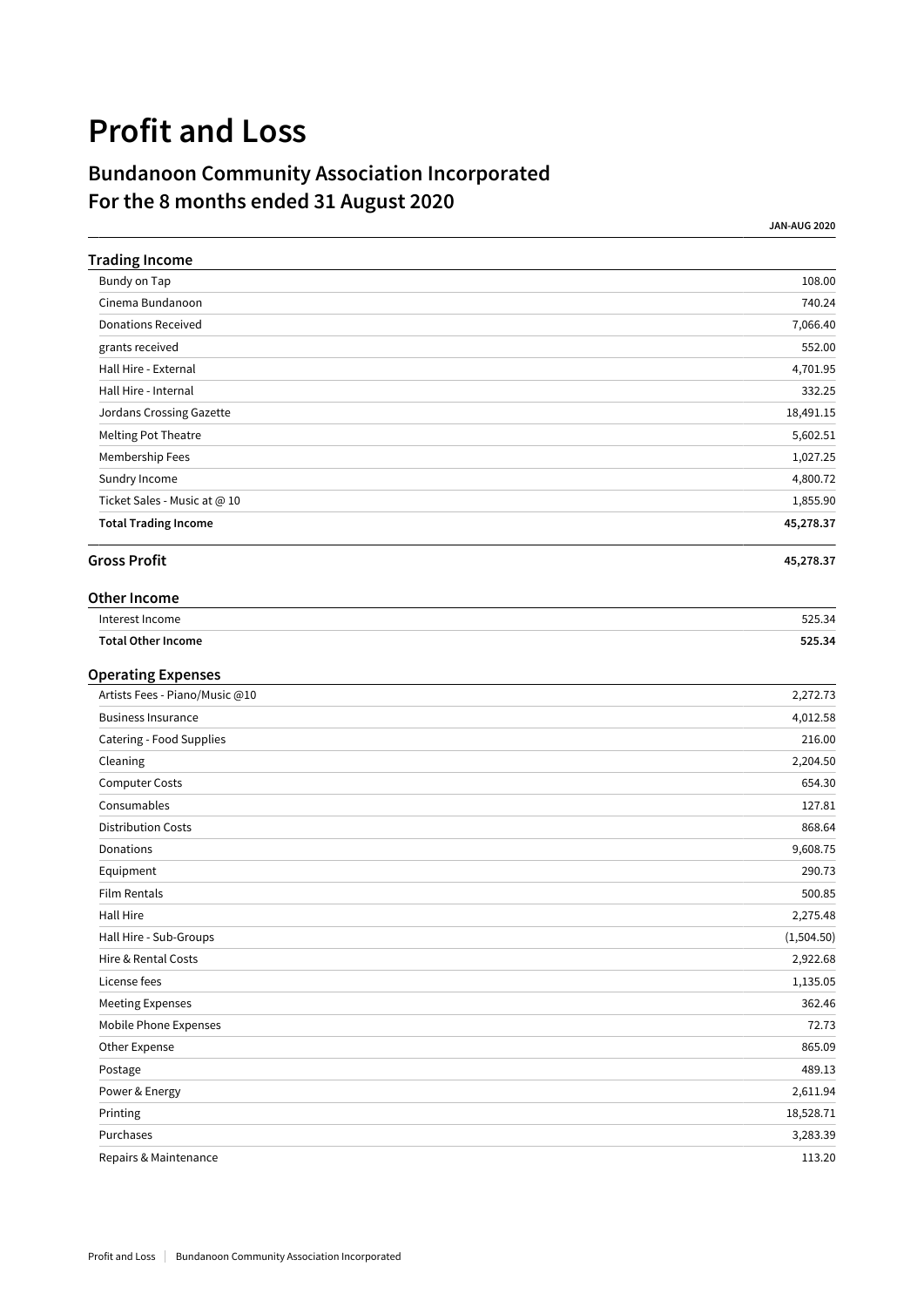**JAN-AUG 2020**

| Signage                         | 50.00     |
|---------------------------------|-----------|
| Stationery                      | 342.92    |
| Sundries                        | (57.38)   |
| Waste Removal                   | 616.96    |
| <b>Total Operating Expenses</b> | 52,864.75 |
|                                 |           |

**Net Profit (7,061.04)**

 $\overline{\phantom{a}}$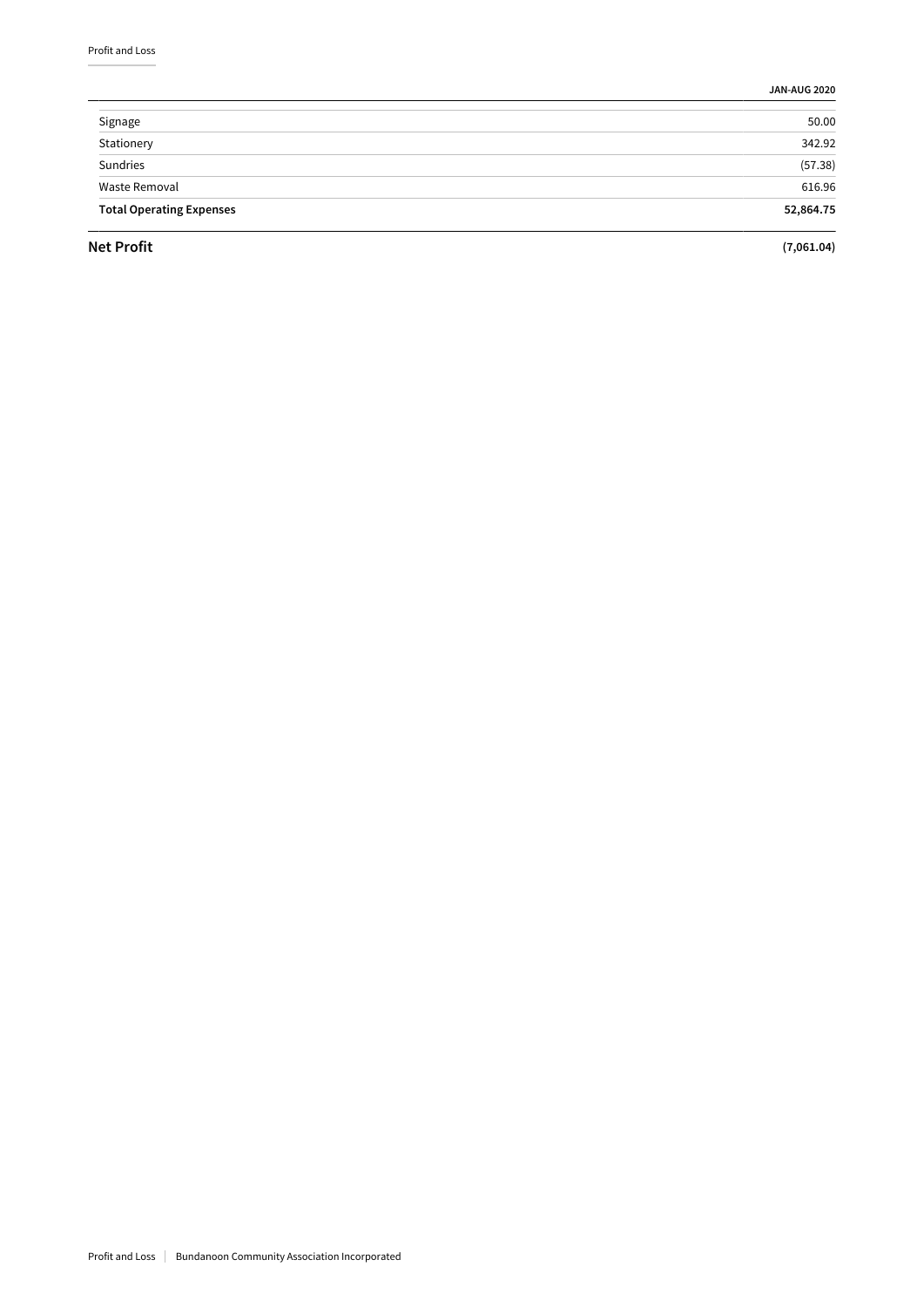# **Balance Sheet**

# **Bundanoon Community Association Incorporated As at 31 August 2020**

|                                     | 31 AUG 2020  |
|-------------------------------------|--------------|
| Assets                              |              |
| Bank                                |              |
| <b>BDCU Account</b>                 | 38,394.24    |
| <b>BDCU Burgess St Storage Fund</b> | 37,330.86    |
| <b>BDCU Online Saver</b>            | 62,002.69    |
| <b>Total Bank</b>                   | 137,727.79   |
| <b>Current Assets</b>               |              |
| <b>Accounts Receivable</b>          | (749.98)     |
| Cash Floats                         | 1,150.00     |
| Petty Cash Floats                   | 200.00       |
| <b>Total Current Assets</b>         | 600.02       |
| <b>Fixed Assets</b>                 |              |
| Accum. Depreciation: Computers      | (2,936.00)   |
| Accum. Depreciation: Equipment      | (21, 417.00) |
| Accum. Depreciation: Furniture      | (19, 736.00) |
| Computers at Cost                   | 7,925.25     |
| Equipment at Cost                   | 61,948.18    |
| <b>Furniture at Cost</b>            | 55,540.55    |
| <b>Total Fixed Assets</b>           | 81,324.98    |
| <b>Non-current Assets</b>           |              |
| Deposits to Suppliers               | 600.00       |
| Prepayments                         | 50.00        |
| <b>Total Non-current Assets</b>     | 650.00       |
| <b>Total Assets</b>                 | 220,302.79   |
| <b>Liabilities</b>                  |              |
| <b>Current Liabilities</b>          |              |
| Accounts Payable                    | 2,835.43     |
| GST                                 | 79.26        |
| Hall Bonds Held                     | 2,090.00     |
| <b>Total Current Liabilities</b>    | 5,004.69     |
| <b>Total Liabilities</b>            | 5,004.69     |
| <b>Net Assets</b>                   | 215,298.10   |
| Equity                              |              |
| <b>Current Year Earnings</b>        | (7,061.04)   |
| Prior Year's Surplus/Deficit        | 222,359.14   |

**Total Equity 215,298.10**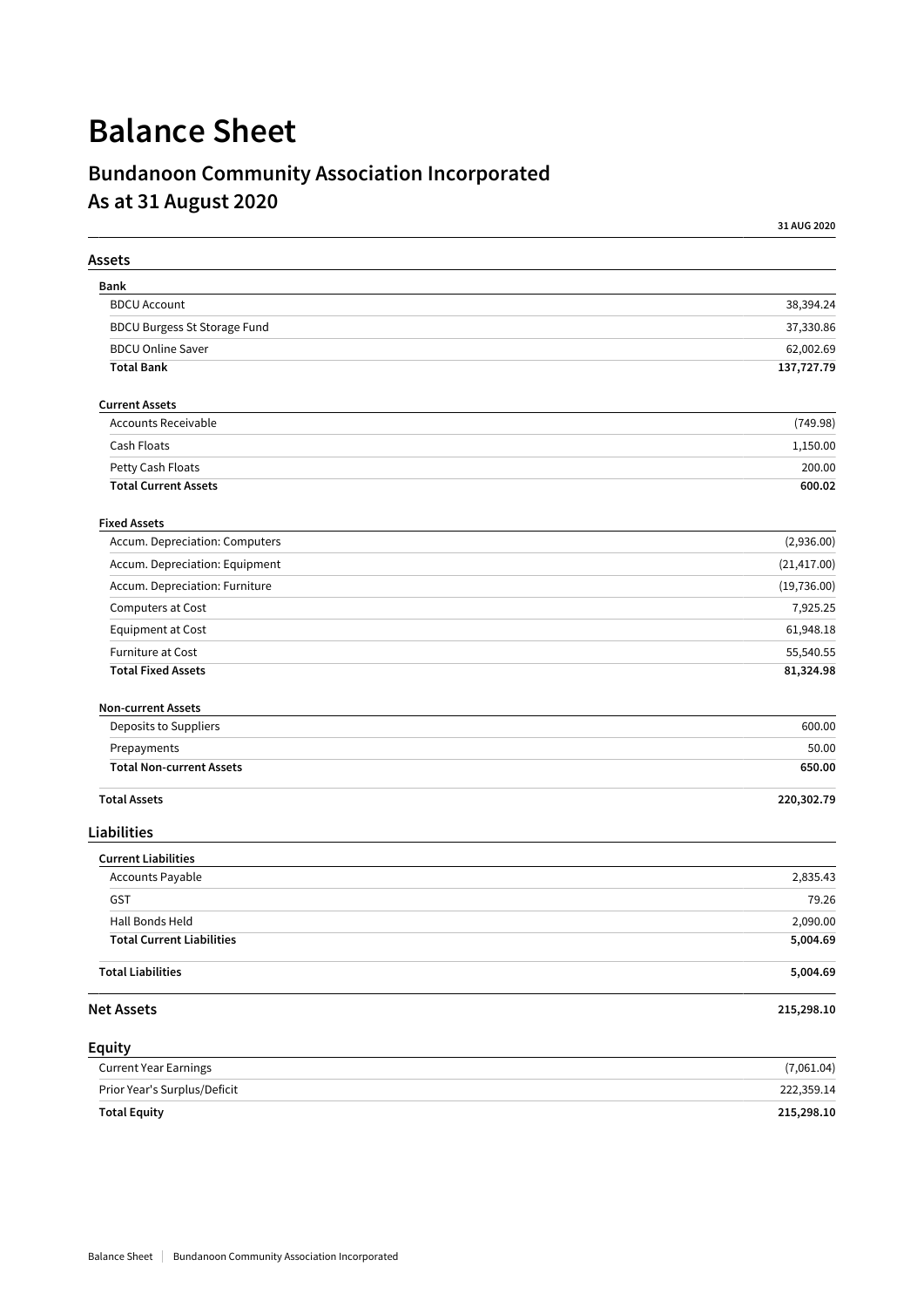## **BCA Convenors' Reports – September 2020**

These Reports are being sent out digitally, as so much is at this time. They will be considered at the next BCA General Meeting, to be held on Thursday 17th September, so if you plan to attend the Meeting and wish to refer to the details, we ask you to download and print them off yourselves, as no hard copies will be available at the Meeting due to Covid-19 restrictions.

> Bruce Marshall BCA Secretary

### **Arts Bundanoon**

As you will be aware, and certainly from the BCA Newsletter, Greg Slater has moved to Tasmania, leaving "big shoes to fill". The Arts Bundanoon Committee wishes to acknowledge and appreciate the vast amount of work Greg did to sustain such a highstandard program for so many years. In fact, artists are booked right through to the end of 2021, of course with the understanding that we will have to work within whatever Covid-19 conditions apply at the time. Greg has also offered to assist with continuing contact with the artists over the period.

The Subcommittee is in the process of sharing around the many responsibilities which Greg assumed himself. Discussions are taking place with the BCA Committee about how this will work, including the appointment of an interim or ongoing Convenor.

It is uncertain whether any further concerts will be possible in 2020, but as soon as we can go ahead, the plans are already in place. The Subcommittee wants to make sure we do not lose this important part of Bundanoon's community life.

Geoff McCubbin on behalf of the Arts Bundanoon Subcommittee

### **BCA Website**

The website is updated as changes are notified. Of interest is the page listing the Subcommittees and Convenors. This is the 'master list' of the Subcommittees for the  $RCA$ 

The new Welcome Booklet is also available as a downloadable document. Those involved in its updating to a Booklet are proud of the quality and information provided to new residents.

The *JCG* page now has the title of each issue to assist with locating back copies. There are 10 years of *JCG* available online and for new residents they make for valuable reading on Bundanoon and the people who make the village. There is no search capability within the website to search within issues; however, the Google search engine being what it is, the content can be found using that. At some point I may explore setting up search within the site so that all documents can be searched. But not just yet . . .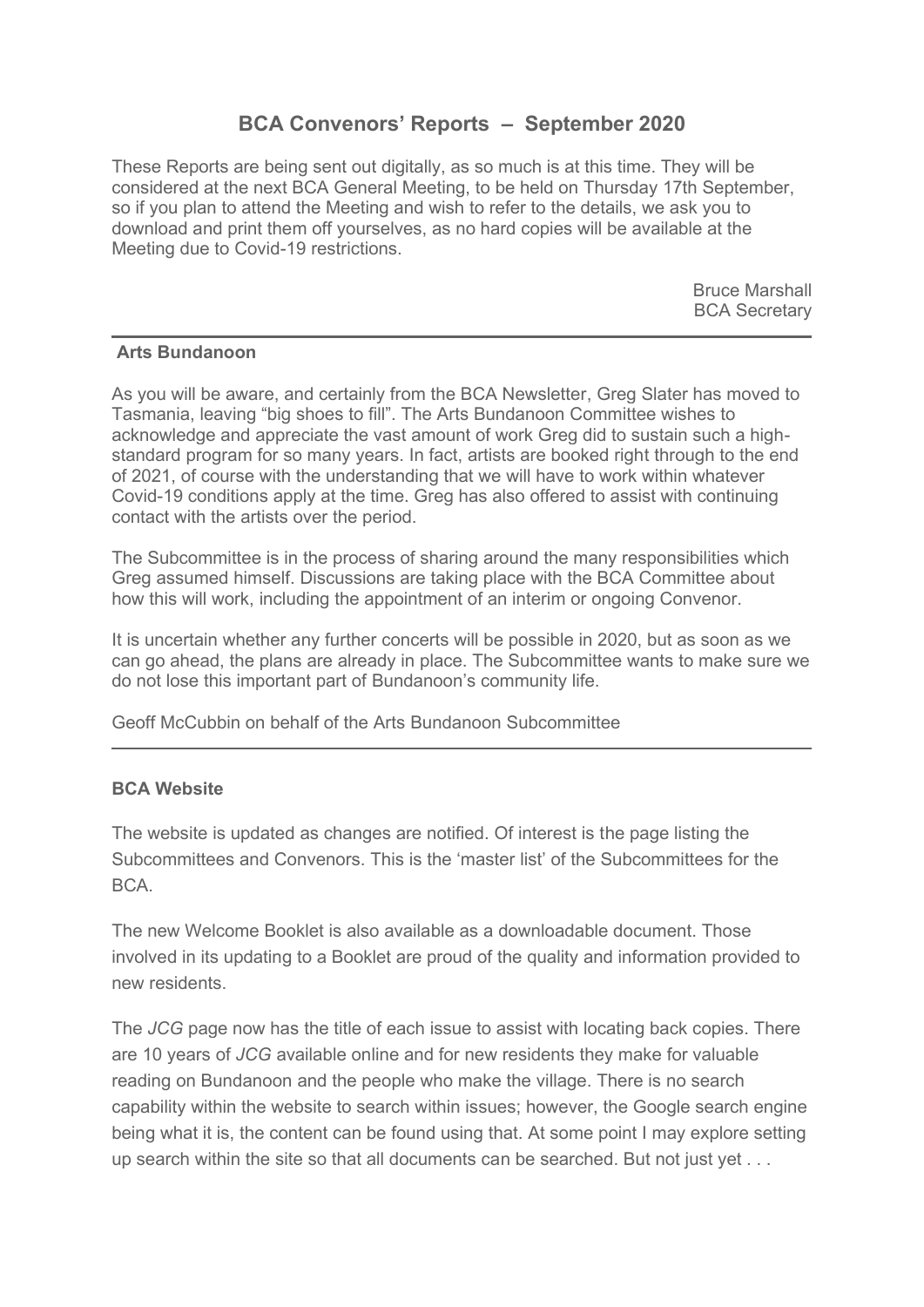If there are items incorrect, please notify me at [membership@bca.asn.au,](mailto:membership@bca.asn.au) so I can update. If you notice incorrect items, it is most helpful if you can also supply the correct information.

Andy Carnahan (Website Manager)

#### **Bundanoon Garden Ramble**

The Garden Ramble Subcommittee has nothing new to report. We met for a coffee this week, it was lovely to catch up. We have some ideas for Ramble 2021, all depending, as everything is, on the restrictions in NSW.

Sandy Weir (Convenor)

#### **Bundanoon on Tap**

Work continues on the development of the planned permanent story and message, following the decision made in 2009 by residents of Bundanoon, supported by the applicable businesses of Bundanoon, to sell single-use bottled water no longer.

Following the tenth anniversary celebrations last year, feedback to the Subcommittee suggested the re-introduction of a bottle being made available for purchase in Bundanoon that reflects the decision continuing.

All art work and requirements for the bottles have been forwarded to the producers, and we anticipate hearing any day now about the expected arrival date of the new bottles.

Christine Miller (Convenor)

#### **Bundanoon Sings!**

The choir is still unable to meet for rehearsals because of Covid-19 restrictions, although the Sub-Committee and members are keeping in contact with one another. In the meantime, the licence which allows us to perform and photocopy music has been renewed. The BCA pays for the licence, usually \$290 a year, but we are still waiting on the final figure since a large discount is being given because of the effects of COVID 19 limitations.

Geoff McCubbin (Convenor)

#### **Bundanoon Soldiers' Memorial Hall**

The Hall is continuing to function with Covid restraints, and with limited usage.

The exercise and dance classes have the maximum capacity of 20 for most sessions. The Ukesters and Bundanoon Pipes and Drums meet weekly, while NSW Ambulance meet monthly on a Thursday night for ongoing training for the First Responders from Bundanoon NSW Fire and Rescue and the SES Canyonleigh. They are full of admiration for our Hall!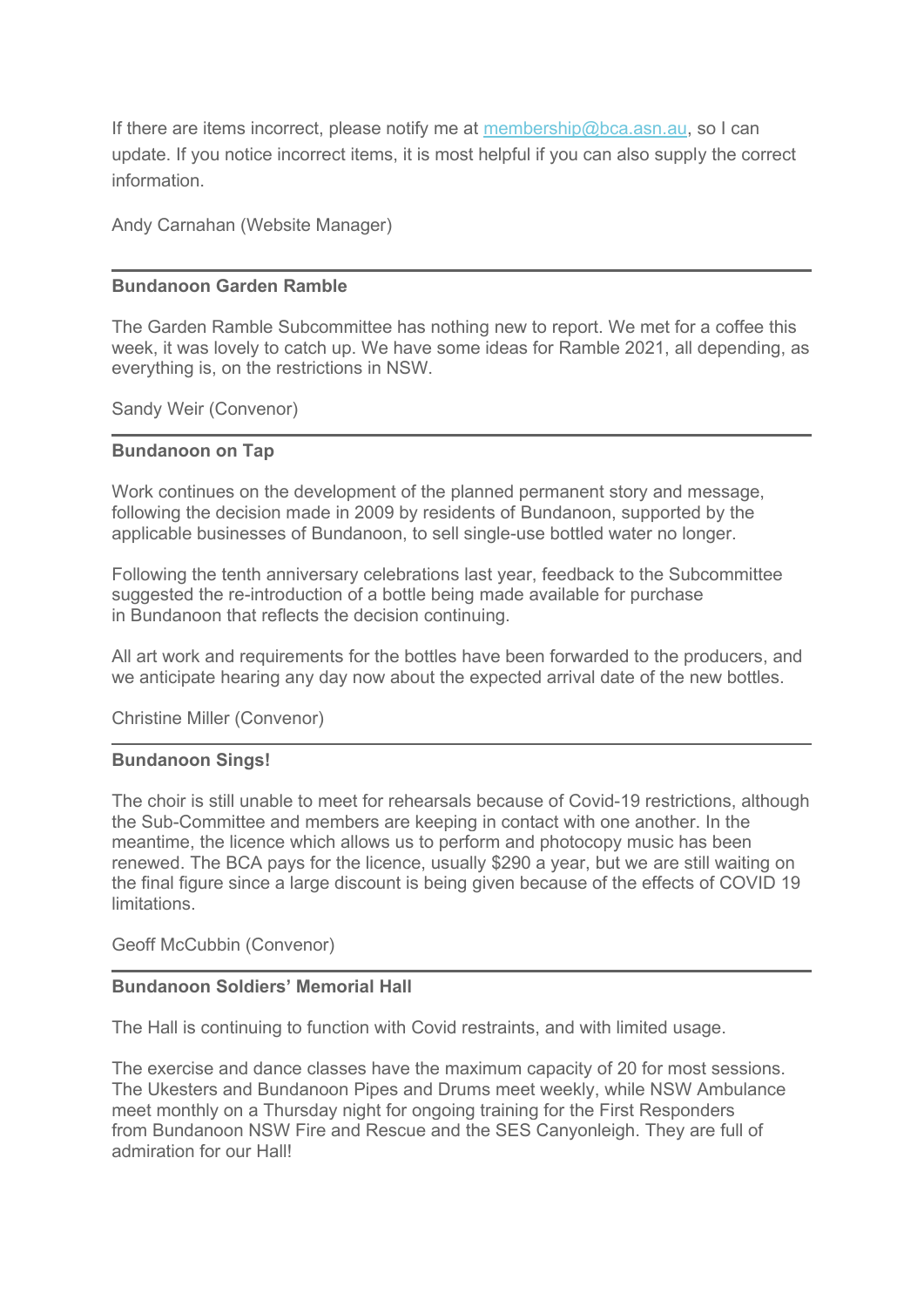We have recently had a representative from Wormald to assess the fire safety aspects of the Hall and to make recommendations to Council, and also a visit from Chubb Fire Services, who replaced most of our exit lights and signs. We are now "current" according to their specifications.

We have reported (again) the difficulty in closing the Supper Room doors – we hope that the four side doors will be replaced by Council sooner rather than later! As reported in May, a Fire Safety Inspection had been carried out just before then, and some changes suggested to Council for action. The Council called for quotations to replace the Supper Room and Hall exit doors on the Church Street side, in a heritage-compatible design, and to provide a more user-friendly locking system. They do not seem to be moving ahead with this. The BCA has done its best to get this problem solved.

Our thanks to the groups using the Hall for complying with our Covid regulations, and to the Hall Willing Workers for their patience and for doing such a great job.

#### Rosemary Page

#### **Bundanoon Ukesters**

The Bundanoon Ukesters have been getting together in the Hall on Tuesday nights for a few months now, and we have been enjoying ourselves very much given the limited opportunities for other entertainment. We are starting to see increased interest with some new members joining, and others coming out of the woodwork again.

Sadly, we will miss our annual concert this year which would have been on 12th September, but on the positive side we are now entertaining the crowds in Bundanoon at the local Markets on the first Sunday of every month, playing in the "Soundpit". The Bundanoon Ukesters gratefully acknowledge the efforts of the Hall cleaning and disinfecting team.

Anton Baggerman (Convener)

#### **COMpassionate COMmunities**

ComCom intends to continue the 'Dying to Know Day' held nationally on 8 August (2020 cancelled due to Covid-19) to be held in the Solders Memorial Hall. This is an annual day of engagement dedicated to activating conversations and community actions around death, dying and bereavement. On this day the Bundanoon community can gather in a safe and compassionate place and learn about what is important at end of life and be introduced to services that can help them.

Also trained volunteers in advance care directives are available (Covid-19 distancing currently not permitting) to help people fill out their Advance Care Directive and other necessary documents regarding life choices such as funerals and emotional wills.

ComCom will act as a ComComHub, that is when someone is in need, feeling isolated and lonely, they could contact either the convenor or a subcommittee member, who would introduce them to a service or organisation such as CWA, Men's Shed, Needles and Natter, Photography Club, Bundanoon Sings, the Ukesters, Quest for Life workshops etc depending on the needs of the individual person.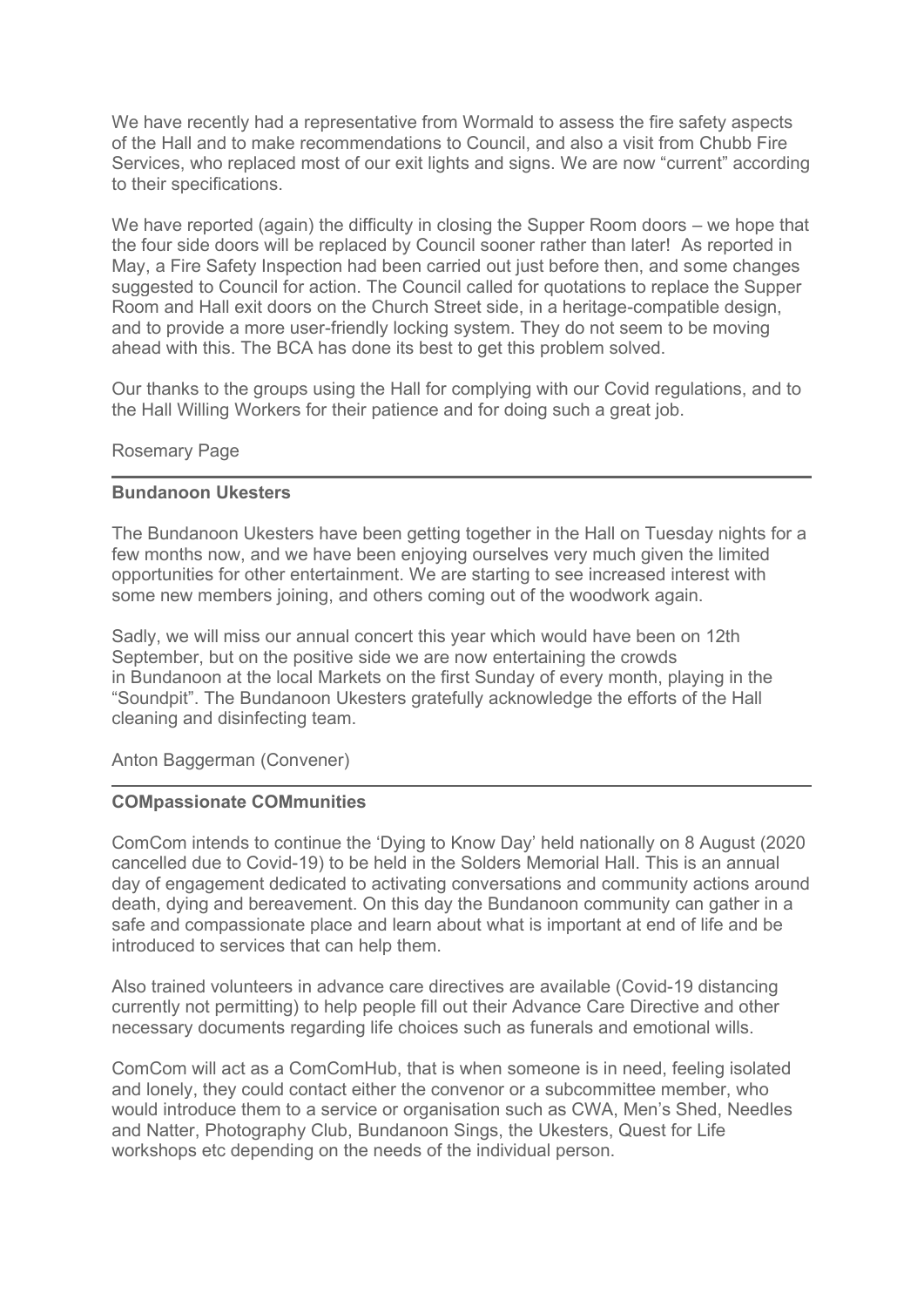The *"Hello how are you?"* new initiative will continue and anyone is welcome to register for a daily or 'every other day' call from a ComCom volunteer. Forms are now available on the BCA website to download from the Compassionate Communities Bundanoon page.

Lyndell Giuliano (Convenor) [Comcom@bca.asn.au](mailto:Comcom@bca.asn.au)

#### *Jordan's Crossing Gazette*

The spring edition of *JCG* is bright and colourful and includes articles from new and 'old' contributors. I am pleased to report we are attracting interest from a much wider age group (starting at 9 y.o.!). Our new sections are proving popular, and we hope everyone likes the new look with more photos.

We are a small core group, with new people who are interested in writing attending our planning meetings – we're always ready to welcome new ideas.

Bella Gnecchi Ruscone, our layout designer, makes my job a lot easier, constantly suggesting improvements and providing fantastic photography skills.

Annie Goodridge is the one who calls and reminds the many contributors of the deadline (which most seem to forget). We will be sending out all the deadlines for the next 12 months in a notice via Mailchimp, which we hope people will adhere to.

We hope you enjoy "Hope Springs Eternal", and please contact me by email [\(JCG.editor@bca.asn.au\)](mailto:JCG.editor@bca.asn.au) if you would like to be involved in *JCG*.

Christine Janssen (Convenor)

#### **Leaver Park**

The group is awaiting advice from the Council staff who are responsible for bush regeneration work, when they and our group will be able to return to work at Leaver Park. The group usually undertakes bush regeneration work at the Park on the third Thursday of each month.

Christine Miller (Convenor)

#### **Melting Pot Theatre**

Last time, MPT reported the results of CTD 3 (see now also page 5 of the latest *JCG*). Since then, on 1st August we conducted an Acting and Production Workshop for some of the younger members of our theatrical community.

Then on 22nd August MPT held our first ever "Poetry Slam". We had two COVID-safe sessions, capped at 20 participants for each. This gave local poets the opportunity to share their work with the group.

And remember – there are a few more events scheduled for the rest of the year (pestilence permitting). See the details in the recent *JCG*.

Rosie Gray on behalf of the Melting Pot Theatre Subcommittee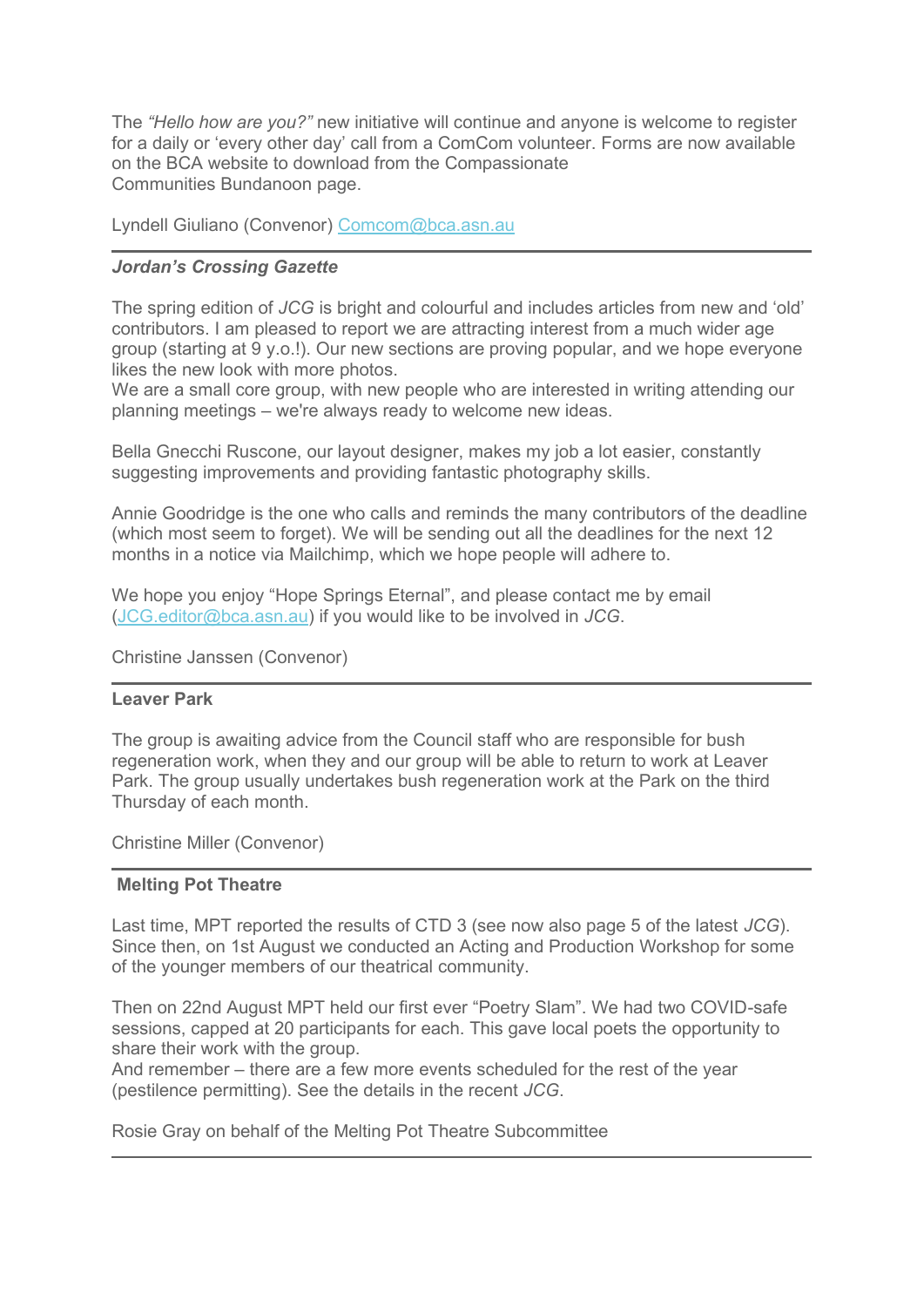## **Membership**

As of 9 September, the BCA has 363 current members. There are 49 members not included in this number as their membership expired on 1 July 2020. Emails have been sent to them notifying of this and inviting renewal. Under our Constitution once a membership has expired over three months, a new membership application is required. I hope we get some renewals.

New residents to Bundanoon receive one year free membership, if they wish, after they are visited by the Welcome to Bundanoon volunteers. This is being taken up by many new residents.

The membership form has been changed slightly to ask members to visit the web site to join Subcommittees. I think this is a better way to engage people and let them see details of the Subcommittees before they join.

Hindmarsh and Walsh now have their new office at 6/65 Railway Avenue and are still happy to accept membership forms and payment.

Online membership software was trialled recently; however, we are not proceeding with this. The software, Join-it, was excellent and reasonably priced, but there are some limitations created by our membership requirements in the Constitution that would negate the major benefits.

Andy Carnahan (Convenor)

### **Needles & Natter**

It has been with regret that we are going to cancel the proposed Exhibition of Needlework and Craft planned for November 2020. We have tentatively re-booked the exhibition for late March 2021. It will all be dependant on the status of the virus at that time. Closer to the new date, more information will be provided.

Needles & Natter is continuing to meet at The Bundanoon Club each Thursday, albeit with reduced participants at this time.

Andrea Ward (Convenor)

#### **The Rex Cinema**

The good news that the Hall is to be opened up to a larger number has led the Rex Cinema Subcommittee to look at putting on a film showing in the near future. We just have to work out with the main Committee a few details of how the Covid-19 Safety Plan for the Hall will work with a movie presentation (no drinks or nibbles!). Watch this space!

Stuart Reid (Convenor)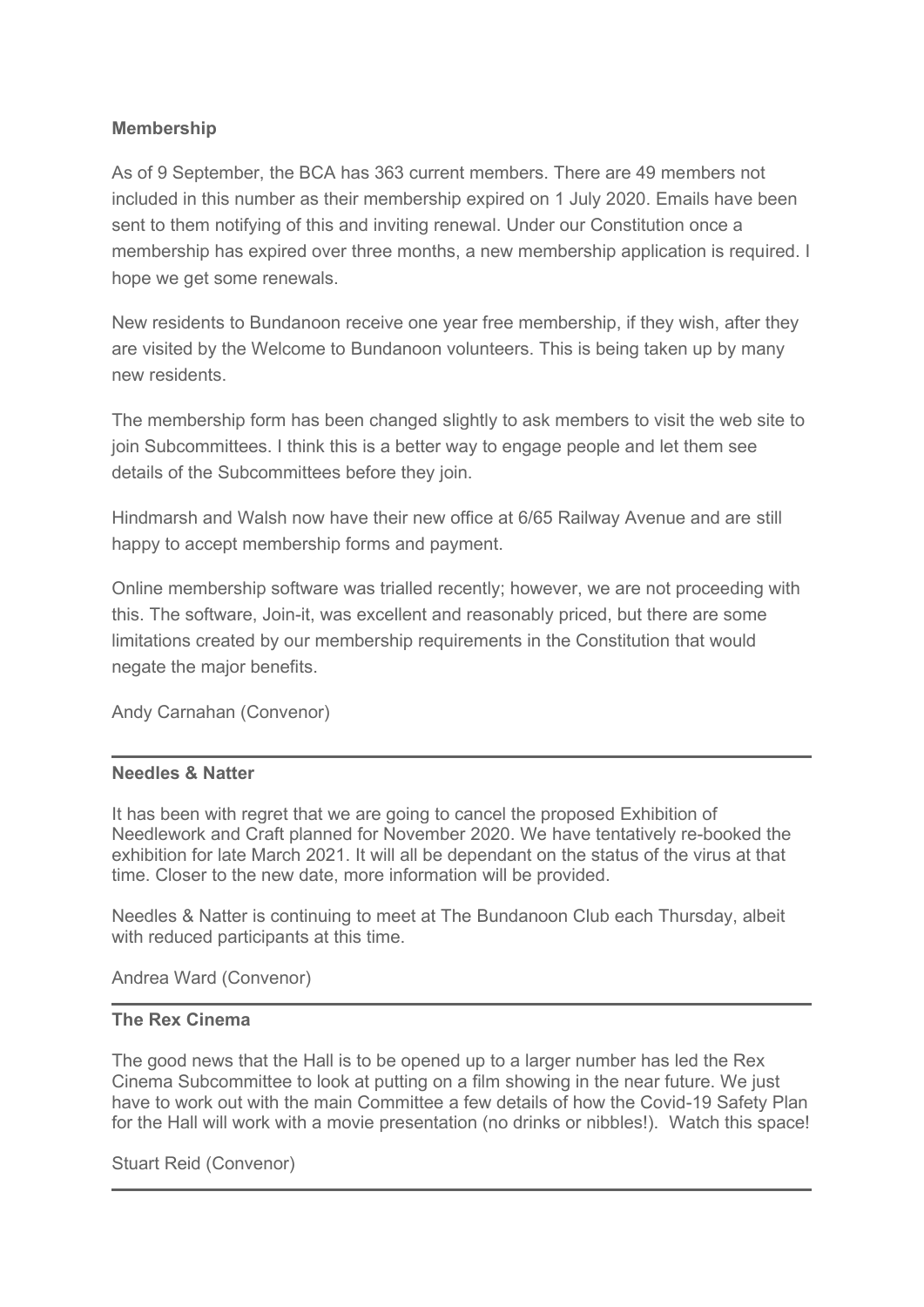#### **Welcome to Bundanoon (formerly Welcome Packs)**

The times are really challenging for us all, and especially so for newcomers. I often think how I would feel arriving in our beautiful village and so many organisations are closed. It is now difficult to meet people and find out what is going on. This is where the welcome group is so important, meeting and greeting new residents to our village.

The use of the Bundanoon club as our meeting venue has proven to be most appropriate. The very friendly club members show the newcomers round the club and grounds. Various gifts are offered along with a welcome drink. We then sit down with our new residents and welcome them. This includes revealing the contents of the welcome pack and answering questions about Bundanoon. We have been using this venue since the beginning of July and it works very well. Covid-19 regulations are followed and we can sit in or out, depending on weather and preferences. So far we seem to greet one family a week.

Please do contact me (0423 723 430, email – [Welcome@bca.asn.au\)](mailto:Welcome@bca.asn.au) if you are aware of new residents who may need a Bundanoon welcome.

Lyn Morehen (Convenor)

#### **Winterfest**

The Bundanoon Community Association and the Winterfest Organising Committee are delighted to announce that Winterfest is the recipient of a \$37,000 grant from the Commonwealth Bank Bush Fire Recovery Fund.

The Fund has been set up to support bushfire affected communities, to help them recover from the horrors of the Black Summer by strengthening social connectedness and promoting emotional well-being. The existence of this grant was included in a summary of all available grants which the event may benefit from, prepared by Subcommittee member Claire Wiltshire (and which has been now shared with the BCA Committee). With only two working days before applications closed, there was some rapid writing to do and a couple of conversations to be had with the BCA President to clear the way for a submission. It got exciting when we were asked to provide (in just two days) financial summaries from previous years to support the application. It is a testament to the diligence of Kaz Williams, the previous Convenor, and the members of the Subcommittee that great records were immediately available. It obviously worked as the final grant sum was \$7,000 more that the application asked for!

The grant will be used to help stage Winterfest in 2021 (scheduled for the week of 10-18 July) in whatever form Covid restrictions allow it to take. The Subcommittee is starting to consider how best to utilise this great financial opportunity to stage an event that is a great experience for all Bundanoon's residents, and also gives back to the local business that have been great supporters of the event in easier times.

The Winterfest Organising Committee are so grateful to the Commonwealth Bank for this support. This very generous grant will ensure we can stage a truly memorable festival next time – including the much-loved Street party and a *Learn! Play! Eat! Stay!* week of workshops and events that will also be a brilliant opportunity to keep the town buzzing for the whole period.